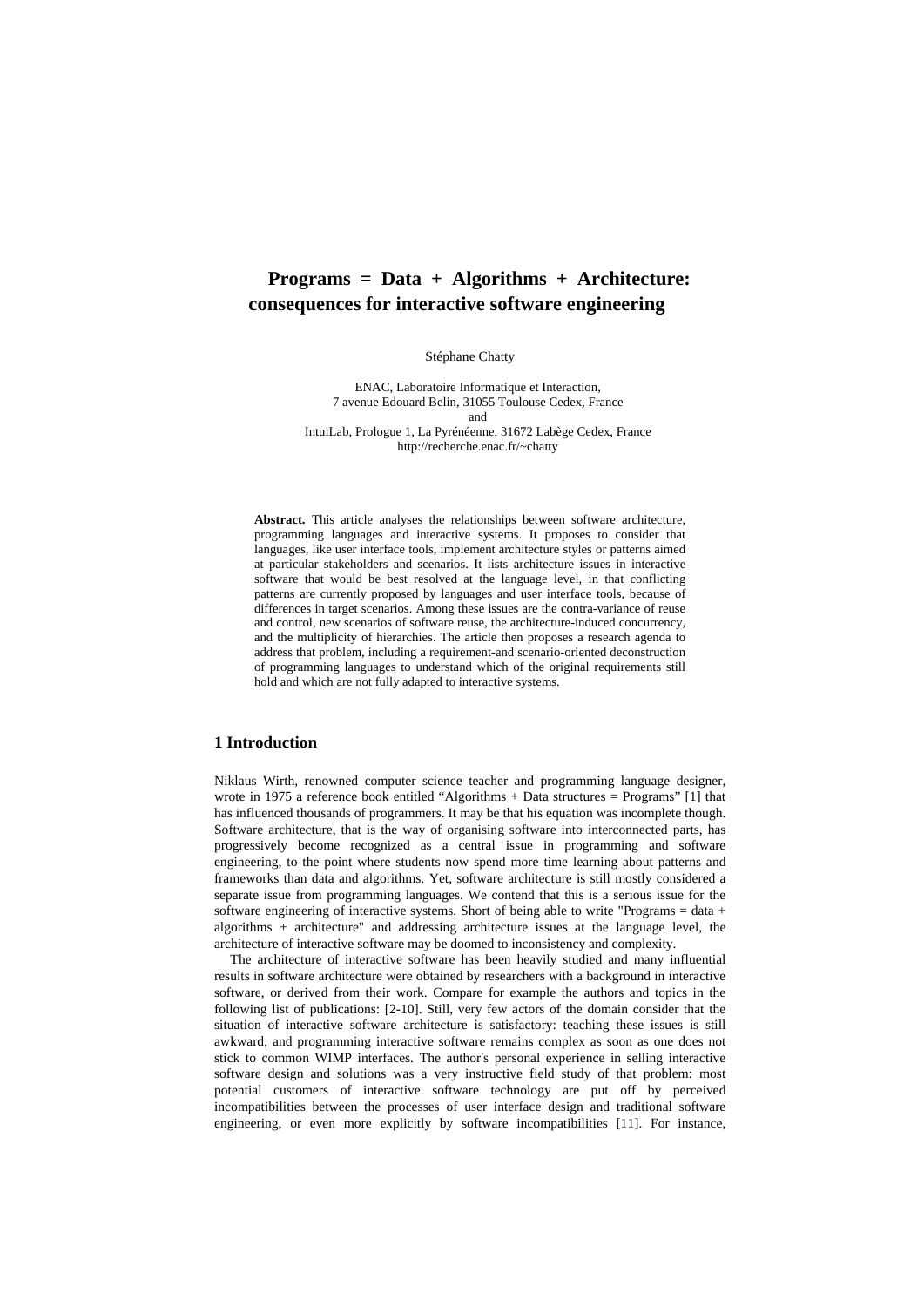customers had to renounce implementing the chosen design when finding that implementing it with Java Swing would cost four times the cost of a WIMP interface, just because of architecture mismatches.

In this article, we propose an analysis of the relationships between software architecture, programming languages and interactive software, based on the principles of requirements and usage scenarios. We highlight a strong coupling between languages and architecture, and propose that languages can be studied using the same methods. We then use this analysis to identify some requirements and scenarios where current programming languages and interactive software conflict and thus favour inconsistent or costly architecture solutions. User interface toolkits act as architectural patches to languages, but the result is not always consistent. Finally, we propose a research agenda for addressing that issue, considering that user interface development brings at the same time new problems and techniques for addressing them. Architecture issues can be addressed by identifying the underlying usage scenarios more explicitly before applying the body of knowledge created for programming languages. Doing so, in addition to helping to understand interaction architecture, could help improve programming languages.

## **2 Of programming tools, scenarios and architecture**

The software engineering and the user interface design communities have come up with similar models of requirements engineering and design for software products. With some differences in vocabulary, they share the concepts of stakeholders, external requirements or goals, technological choices or constraints, scenario-or usecase-based design, task or process analysis, and iterative design [12,13]. These design models have proven effective over the years for designing tools and (in many cases) improving the efficiency of the final users.

These models can be applied to the design of a special category of tools: the tools made for software builders themselves. Programming languages are tools for programmers; development environments are tools for programmers and project managers; user interface toolkits are tools for programmers and interface designers; some specialized languages are aimed at non-professional programmers, and so on. Some of these tools are developed with a focus on a given technology and aimed at specific tasks, for instance logic programming for knowledge management. Some have to take into account constraints such as the performance of compilers or computers. But all of them were designed, explicitly or not, with stakeholders and usage scenarios in mind. That is, they take into account all the persons that are concerned with the product because they build, manage, or use it and they try to capture the multiple activities around the product through concrete stories called scenarios or use cases. Many language designers used themselves as the target users, made their own scenarios mentally, and performed initial iterations by testing the candidate designs against their mental scenarios. Others, such as the designer of Perl, used the whole user community for a vast participatory design process. In all cases, understanding the underlying scenarios and requirements provides a powerful means for analysing architectures, languages and other tools.

In the following sections, we identify the types of stakeholders and scenarios that underlie the state of the art in software architecture, programming languages and interactive software architectures. We will later use that analysis to detect some plausible causes of the problem of interactive software architecture.

## **2.1 Software architecture**

One definition of software architecture is "the structure of the components of a program/system, their interrelationships, and principles and guidelines governing their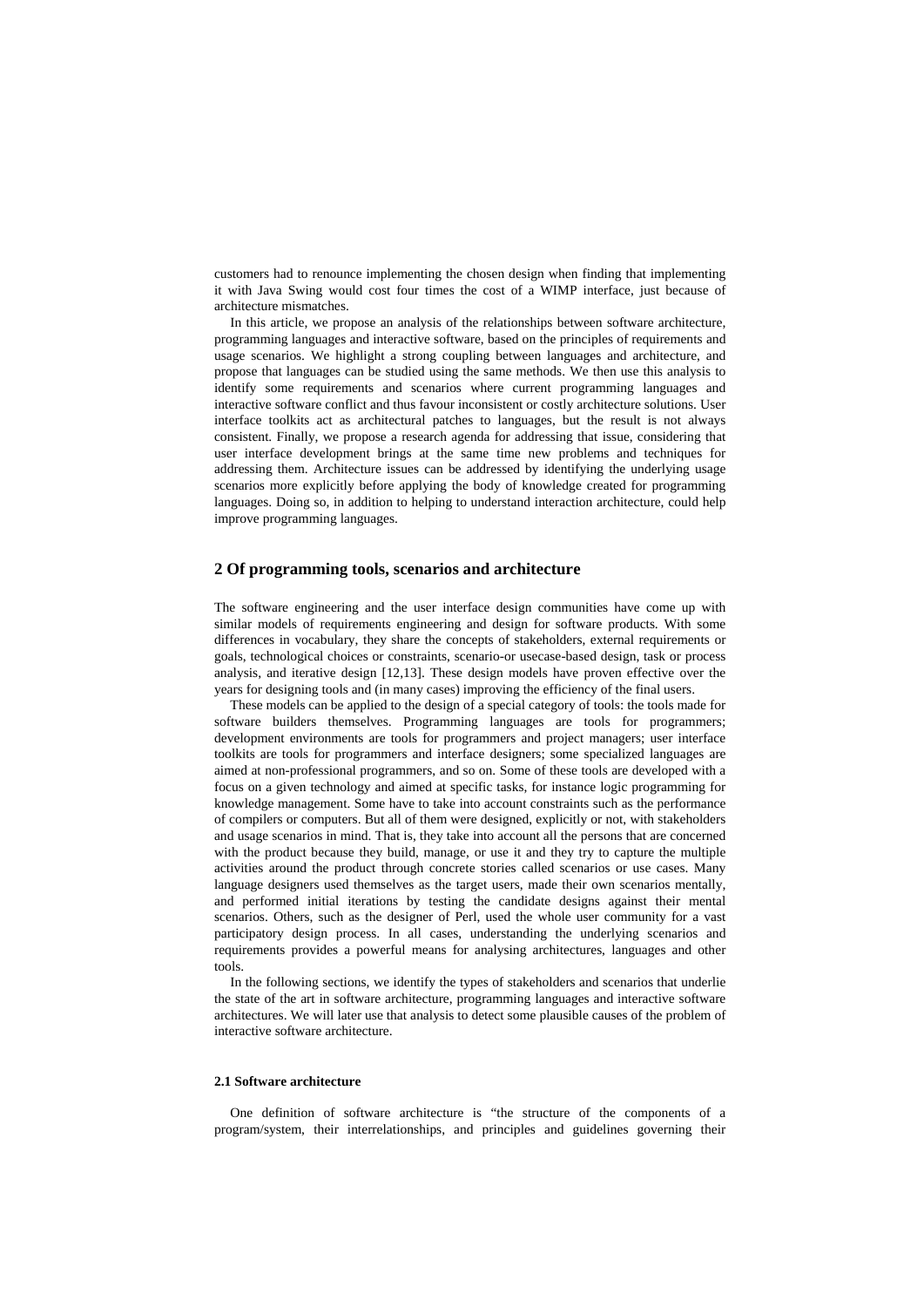evolution over time" [14] or in other words, how to split programs in smaller parts and glue them together. In their seminal paper on software architecture, Garlan and Shaw analyse architectural styles by focusing on the nature of components and the glue that links them [15]. Software architectures are not tools for building software, but rather rules, guidelines, or patterns for the same purpose. Nonetheless, the above reasoning on scenarios applies, in that an architecture style is a design aimed at supporting some scenarios of software building for stakeholders of the software industry. Programming tools are complete and implemented designs, whereas architectures styles are partial designs. Some architecture styles come with supporting tools. Others are more theoretical and let their users choose how to implement them, either because they address issues orthogonal to those addressed by available tools, or because they conflict with them (see the section on Interactive software architecture below for examples).

Architectures, like tools, are aimed at sparing their users from some design choices by providing a good solution adapted to their goals. For instance, a "pipes and filters" architecture like that of the Unix shell focuses on the needs of three types of stakeholders involved in the production of data analysis software: the programmers of basic analysis algorithms, who are encouraged to isolate their algorithms in separate programs, thus avoiding the details about how their algorithms will be used; the shell programmers, who are encouraged to implement a simple interface for connecting program inputs and outputs, and know that their shell will be usable in various situations; and finally power users who can build custom analysis chains at a very low cost.

The role of scenarios is recognized by the software architecture community [16]. Admittedly, no architecture style is well adapted to all situations. The identified stakeholders include the end user, framework programmers, administrators, and maintainers. Scenarios include development, debugging, parameterising, all sorts of software reuse, and even off-shoring. It is recognised that the type of application (databases, interaction, AI, etc) is an important aspect of scenarios too [15]. It is interesting to note, however, that most of the literature on software architecture focuses on scenarios and techniques beyond a certain granularity of code. Most proposed definitions of software architecture suggest that it deals with medium and large-scale software components. Garlan and Shaw present software architecture as the third level of a scale where the first two levels are high-level programming languages and abstract data types.

## **2.2 Programming languages and hardware design**

It is also interesting to analyse languages and even computers through the looking glass of scenarios and architecture. Actually, many constructs in programming language are aimed at software architecture rather than algorithms or data structure. Most literature shows that all programming languages and even computing hardware enforce certain architecture styles and were built with certain stakeholders and scenarios in mind. It also hints that expressions in programmer lore such as "clean", "elegant" or "orthogonal" are actually scenario-based architecture quality statements.

In the prehistory of computing, Jacquard looms were machines that executed programs coded on punch cards. The system was split into two components (machines and cards) so as to support a standard scenario involving two actors: the same machine built by a maker could afterward be used by an operator to produce different weaving patterns by changing cards. That architecture style where the central engine is fixed and smaller parts of the execution process can be changed at will was very influential on Ada Lovelace. She built upon the idea to propose that Babbage's analytical engine could be used to tabulate different mathematical functions by using different cards. She also used it to suggest that functions could be computed several times with different data [17]. Later Turing invoked similar computing scenarios to propose splitting the sequence of operations executed by the Automatic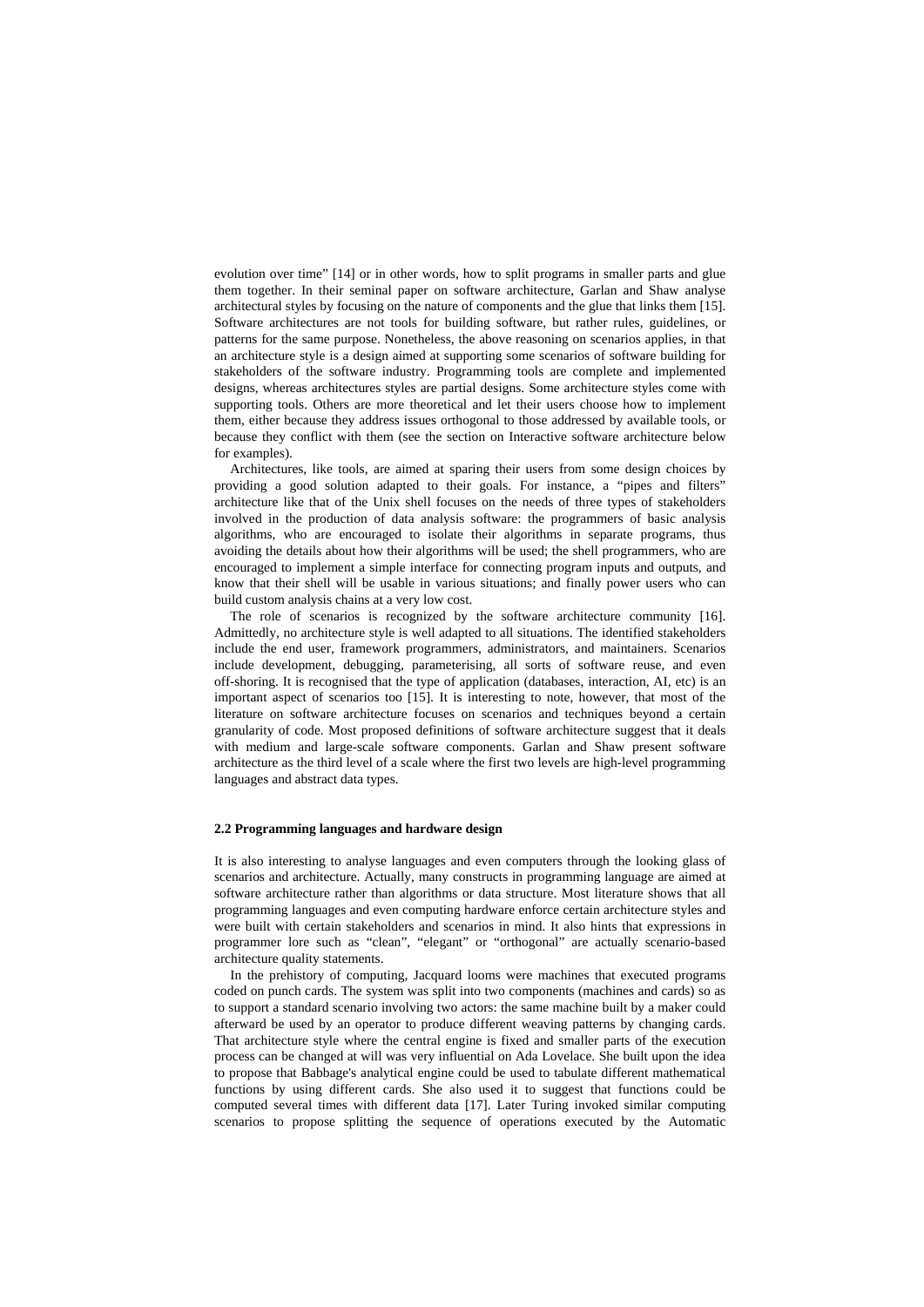Computing Engine into "subsidiary operations" [18]. He also proposed instructions named BURY and UNBURY and a stack structure to support that architecture, thus laying out the foundations of the call stack. Support for implementing it was soon built into computers and since then has been present in the microcode of most processors.

Just like computing hardware, programming languages have been deeply influenced by these historical scenarios: a fixed engine executing interchangeable computations, or programmers splitting their code into several sequences so as to call the same sequence several times. The concept of function, procedure or subroutine borne from these scenarios is present in most languages. The design rationales written by language designers are dense with references to such scenarios. For instance Stroustrup [19] mentions "communication between designers and programmers" (p. 114) as a goal, states that "the issue of how separately compiled program fragments are linked together is critical" (p. 34), and that "C with Classes was explicitly designed to allow better program organisation; computation was considered a problem solved by C" (p. 28). Actually, languages such as Pascal, C++ or Java abound with features aimed at facilitating the splitting of programs into reusable parts: functions, name scoping, namespaces, typing, classes, etc. These features implement a style that is strongly suggested to programmers: split your programs in functions so that you can reuse them at will. Hence we claim that languages support the "Programs  $=$  data + algorithms + architecture" equation, and we observe that most languages are still based on the historical computation scenario.

True enough, the evolution of mainstream languages has been focused on supporting more and more complex software engineering scenarios. First it was observed that the functions paradigm could be used to support such uses as documenting, reading and maintaining code, or detecting errors. Then came more complex scenarios: a first programmer develops a library of functions that other programmers will reuse in their programs; or a programmer builds a computation engine in which other programmers later insert their own computation functions; or a programmer builds a specialisation of a library and inserts it into a computation engine, etc. These scenarios are supported by features such as separate compilation, late binding, interfaces or exceptions. This evolution was possible because clever engineers always found how to extend the basic paradigm to support these scenarios: they were compatible with the historical architecture.

Alternate programming paradigms have been proposed: functional, logical, reactive or parallel programming. But usually the proposed justifications were about the expressive power of languages for a given programmer, not about architecture or scenarios involving multiple stakeholders. If some of these paradigms induce architecture styles that diverge from the historical style, this is apparently just a side effect. For instance, when Backus criticised "von Neumann languages" and proposed the functional style [20], he did it at the level of programming instructions, not at the level of combining larger parts of programs. Some of his arguments used architectural concepts ("language framework versus changeable parts"), but his concern was at a very fine grain and that did not lead him to challenge the functions paradigm. And the truth is that the ability of this paradigm to be applied to all situations is apparently unlimited.

## **2.3 Interactive software architecture**

Nevertheless, after nearly 30 years of research history, interactive software does not seem to be part of that success story:

the user interface research community periodically debates about the reasons why so little of its successful research makes it to commercial products, and software issues are among the proposed explanations;

programming rich user interfaces is still considered a highly complex task, and teachers still look for solutions to make their students able to create working interactive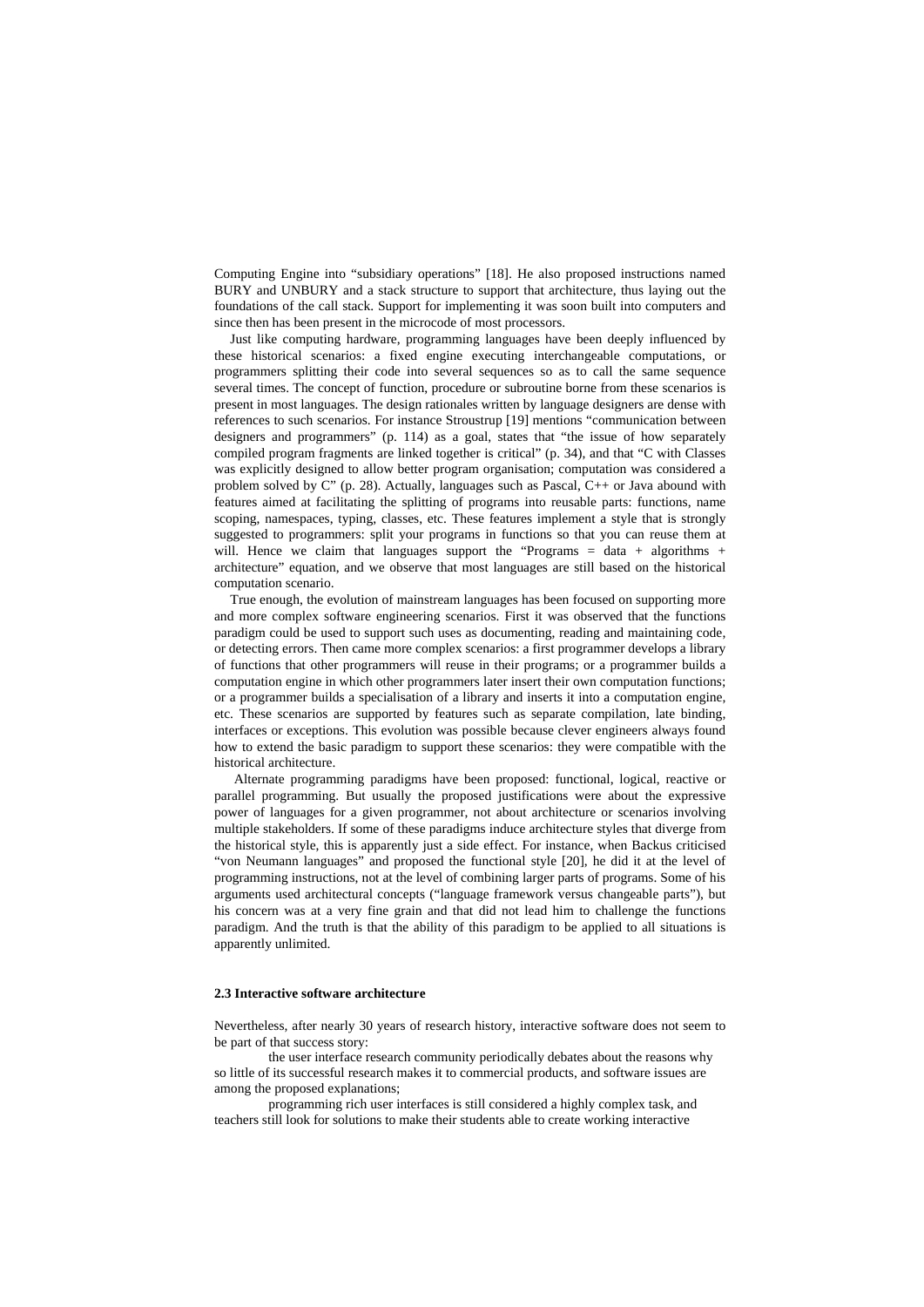#### components during their courses;

researchers working on new interaction styles often express frustration at current tools or build their own;

many works have been devoted to software architecture, models and patterns for interactive software, which confirms that there are stills problems that need solving; the fact that research in the domain has considerably decreased is most likely not due to a sense of successful achievement;

very few results have been integrated into programming languages, unlike with other software engineering works;

industries in the defence, aerospace, automotive, or home automation industries are still looking for technologies that combine the results of user interface research and their current development tools;

the implementation of many interactive systems uses some sort of middleware, which frees architects from the constraints of languages by creating their own language (the middleware protocol) to glue components; the fast evolution of Web user interfaces is probably an example of this.

We propose to analyse causes of this situation by comparing the architecture styles induced by languages and those proposed for interactive software. We first try to identify the software engineering scenarios behind the proposed interactive software architectures, before identifying some conflicts in a later section.

One of the most cited reference is the Seeheim architecture model, proposed at a time when the problem at hand was retrofitting existing software with new graphical user interfaces [21]. This scenario was new because it required to organise software along two dimensions. The first axis was as usual a split into one fixed and one interchangeable parts: the functional core and the user interface. The second axis dealt with the varying location of execution control, which depends on the nature of the user interface: control is split between the functional core and the user interface for text user interfaces, and it resides within the user interface when it is graphical. These requirements led to propose a four-tier architecture pattern. However that was done at a very high level of abstraction, not explaining how that was related to programming constructs, probably because there was no obvious solution for that. When the Seeheim model was refined later into the Arch model, new tiers were added to accommodate more complex reuse scenarios including multiview user interfaces, but once again no relationship with programming languages was set forth [22]. This means that programmers are free to implement the architecture as they wish. But this freedom comes at a high cost, just as if programmers of classical programs had kept on coding in assembly language. More detailed architecture styles have been proposed. PAC [23] had the same aims as the Seeheim and Arch model, but with more concrete handling of concerns such as the hierarchical organisation of components. However it was no more based on programming language constructs.

In contrast with these architecture styles aimed at changing user interfaces, a series of architecture styles or patterns have been proposed and implemented as toolkits or frameworks to address more programmer-oriented needs [24]. The "Inversion of Control" (IoC) or "Dependency Injection" pattern recently gained popularity [26]; it captures the fact that containers are usually coded before the objects they contain even though they pass control to them at execution time. Earlier, a series of graphical toolkits have used the callback pattern or the late binding technique provided by object-oriented languages [4,5,25]. The MVC (Model-View-Controller) pattern focused on graphical rendering and input handling, relying on constructs of Smalltalk, a rare language built with user interaction scenarios in mind [9,27]. Some authors proposed to connect program components through one-way constraints [28] or dataflow connections [29] so as to support program readability and interchangeability of components, or even adaptation to execution platforms, in the context of direct manipulation and animation. With similar use scenarios in mind, but with a focus on graphical rendering, others have proposed to isolate graphical computations in components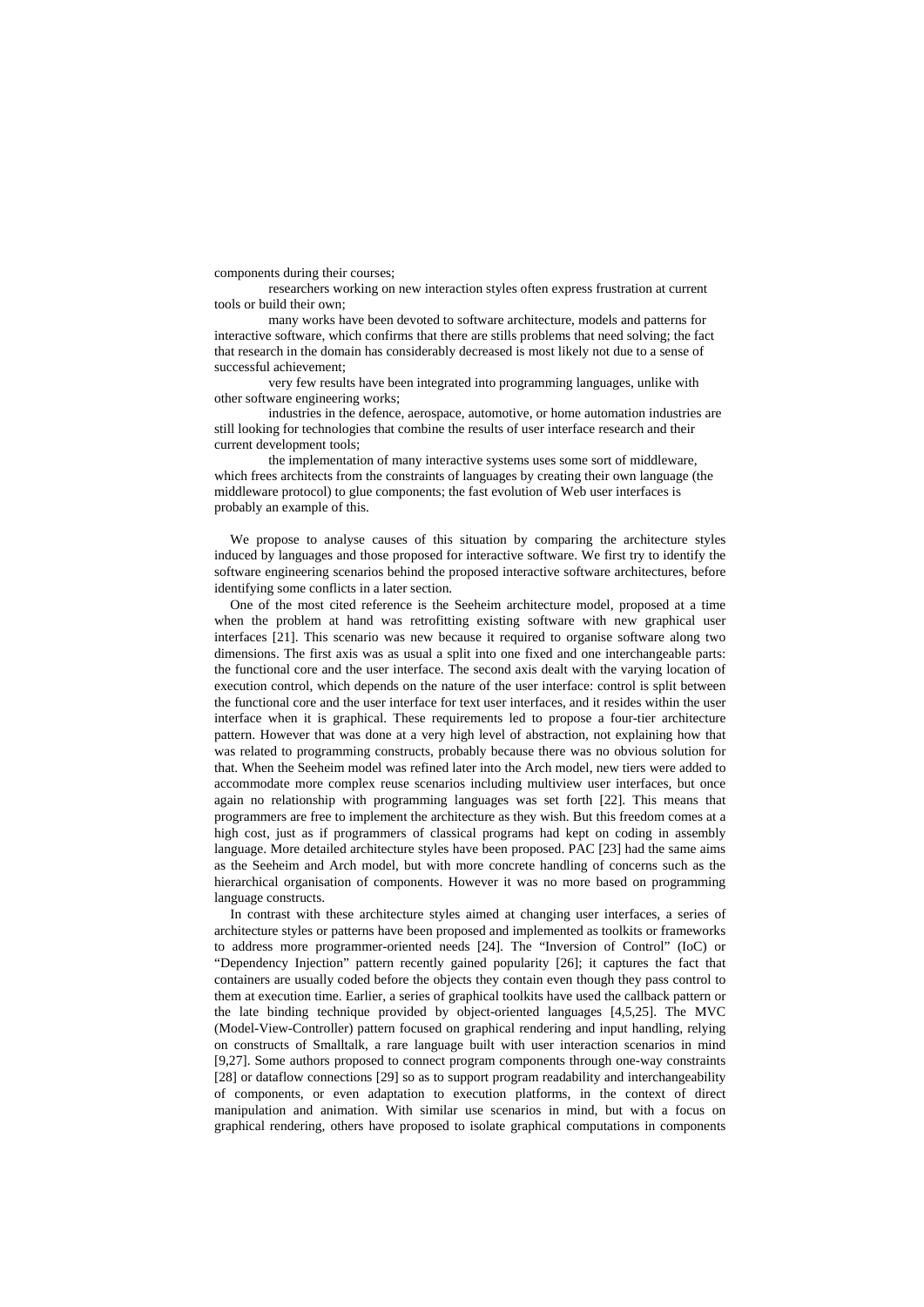linked together by a hierarchical glue named a scene graph [30]. Others have proposed to isolate states and reactions to events in components based on finite state machines, Statecharts or Petri nets [31]. Others have noticed that architecture styles proposed by alternative programming styles matched some scenarios of interactive software development: tools were developed using the functional programming [32], the reactive programming [33], or the parallel programming paradigms. Some even tried to merge user interface programming deeply into the syntax of existing languages to try and force the compatibility of user interfaces and programming languages, see for instance the Ubit toolkit that makes heavy use of the operator overloading feature of C++ [34].

The theoretical architecture styles such as Seeheim, Arch or PAC could not fail: they represent real concerns and do not face "implementation details". The more implementation-oriented solutions were not as successful, even though most of them strike by their elegance. Apart from MVC and the Smalltalk environment, they all fall into one of these two categories:

the general purpose tools, which are widely used but considered as yielding complex architectures and limiting the evolution of user interfaces;

and the more specialized tools, which are not widely used, probably because the local help they provide conflicts with the requirements of the other parts of the software or the architecture style of the underlying language. In the rest of this paper we attempt to analyse the reasons behind this mixture of

success and failure, and we propose a research agenda to address them.

## **3 A multi-level view of software architecture**

We observe that all the tools and architecture styles mentioned in the previous section are concerned with architecture at different levels of granularity. All levels propose to split applications into components in a way that efficiently supports scenarios where parts of the software are created at different times by different persons, but they deal with components of different sizes.

## **3.1 Four levels of architecture**

Architecture can be considered at four levels with growing component sizes:

1. The lowest level is that of *programming instructions:* how can they be grouped and reused, for instance in iterations? We are used to juxtaposing instructions, but Turing identified that as a design choice: "A simple form of logical control would be a list of operations to be carried out in the order in which they are given" [18] Lisp or Occam do not rely on that implicit semantics of grouping. As for control structures, patterns are proposed that favour different reuse scenarios (using an assignment in a test, for instance). This level of architecture is handled by languages and processors: they define a data model, a set of instructions, and ways of organising them. All underlying usage scenarios have one stakeholder: a

programmer who writes, reads, and debugs a small piece of code, usually at the scale of one page.

2 The next level deals with *structuring chunks* of programs: how do I split my code in sequences that are at most one page long and that can be reused at several places? That level deals with the needs of programmers or groups of programmers working on the same part of a program. It deals with scenarios such as documenting code, communicating about it, optimising or debugging it. Most languages handle it through functions or classes, or through alternate constructions such as continuations.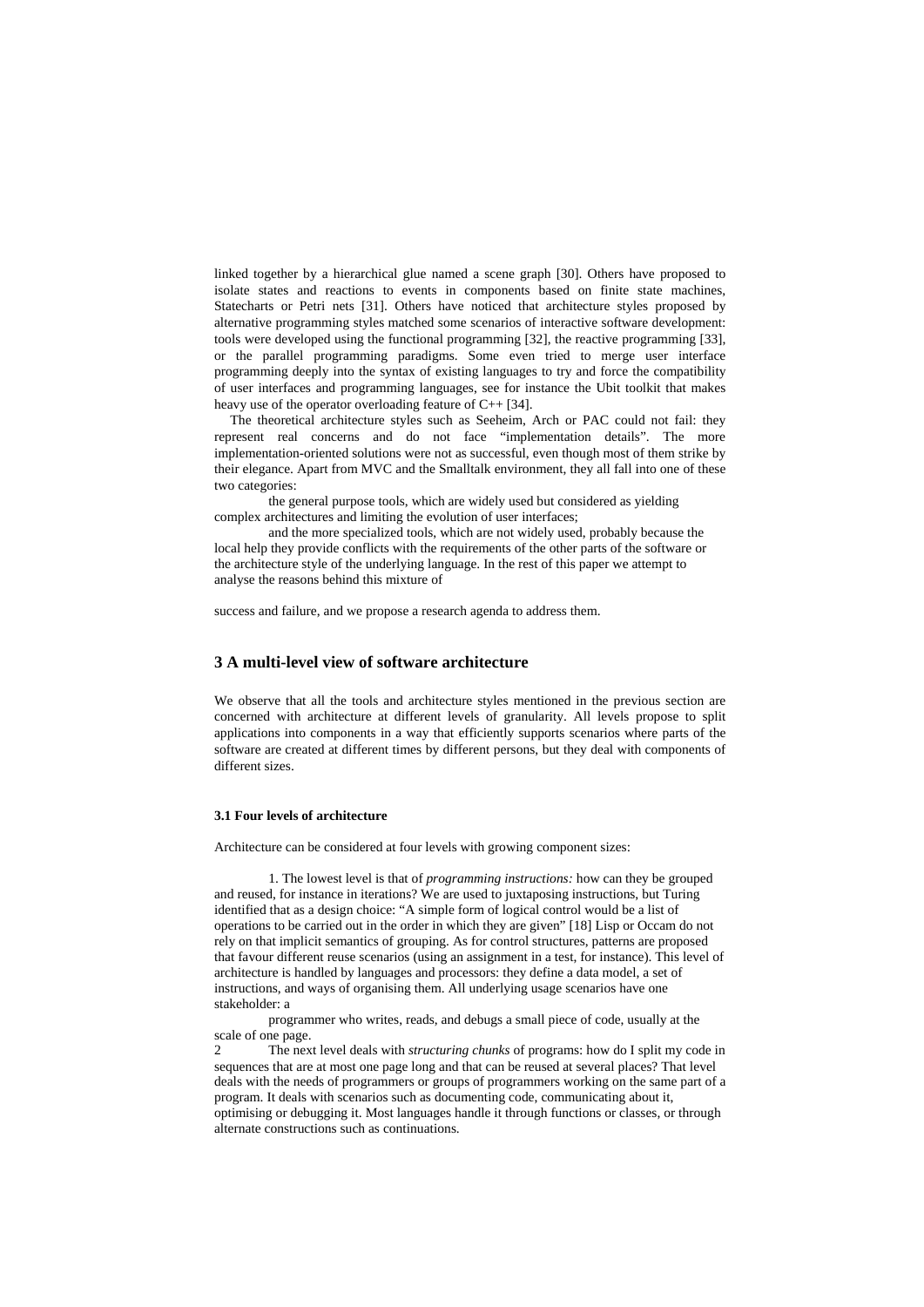3 Then comes the level of *software reuse*, customisation and extension by different actors. Common stakeholders are groups of programmers that either split work and integrate it later or reuse libraries and frameworks built earlier. Others are project managers, maintenance managers and technical writers. Recently, engineers who deploy and parameterise software, or even users, have become stakeholders at that level. For classical software, that level has been handled by tools like preprocessors and linkers, then by languages, then more recently by architecture patterns and systems of plug-ins. For interactive software, it has been the focus of user interface management systems, toolkits or frameworks. Interactive software has been a great provider of research on that level, and the works listed previously are solutions pending for consideration. For instance, events were recently included in C# [35].

4 The highest level is *software planning*, concerned with reusing whole applications or groups of applications. It deals with stakeholders such as information directorates in companies, computer providers, software houses and scenarios such as product line management, deployment, etc. Expressions such as "software urbanism" [36] have been coined for this level, which we do not address here.

Taking the perspective of tool design, the first two levels are aimed at single users (the programmers), and the third level is more about groupware design (development teams). These levels cannot be handled independently.

## **3.2 Managing compatibility**

All levels cannot be addressed by a single tool. For instance it was decided to handle in operating systems issues that were best not handled in languages. However, a lot of research has been aimed at handling more and more of the higher levels in languages. The step from level 1 to level 2 was made very early; the step from level 2 to level 3 has started with FORTRAN II (the introduction of separate compilation) and is probably not over. Two probable reasons for that tendency are:

- a wish to minimise the number of concepts or patterns manipulated by programmers; once they are in a programming language or a processor, they can be used at all levels with no additional cost;
- once a pattern has proved its value and compatibility with the language, a desire to encourage programmers to use that pattern rather than invent others which might prove incompatible and dangerous.

**Compatible patterns.** These two points highlight the importance of having compatible patterns throughout the four levels and especially within a given level. Patterns are compatible when they can be combined so that all scenarios they support individually are supported by the combination, without adding complexity. For instance, functions and object-oriented programming can be made compatible by deciding that object methods are functions. This allows to combine components written with either pattern. If compatibility is not retained programmers are led to creating code that has not the expected behaviour because the programmer had wrong expectations. At best this necessitates special documentation and training for programmers; at worst, programmers may try to introduce new concepts or syntaxes, succeeding only in masking the problems. For instance, message passing and functions can appear similar for architecture purposes but are based on different synchronisation models; mixing them is dangerous because the programmer's code may be executed in an unexpected way. Consequently, an architecture level should only use a subset of the connectors provided by the lower level (or compatible connectors), and its component types should be refinements of component types of the lower level. When incompatible patterns are identified at different levels, one can build middleware that adapts connectors: a RPC library or a message bus, for instance. The additional cost is acceptable between levels 2 and 3, or 3 and 4, but not within level 2 or 3.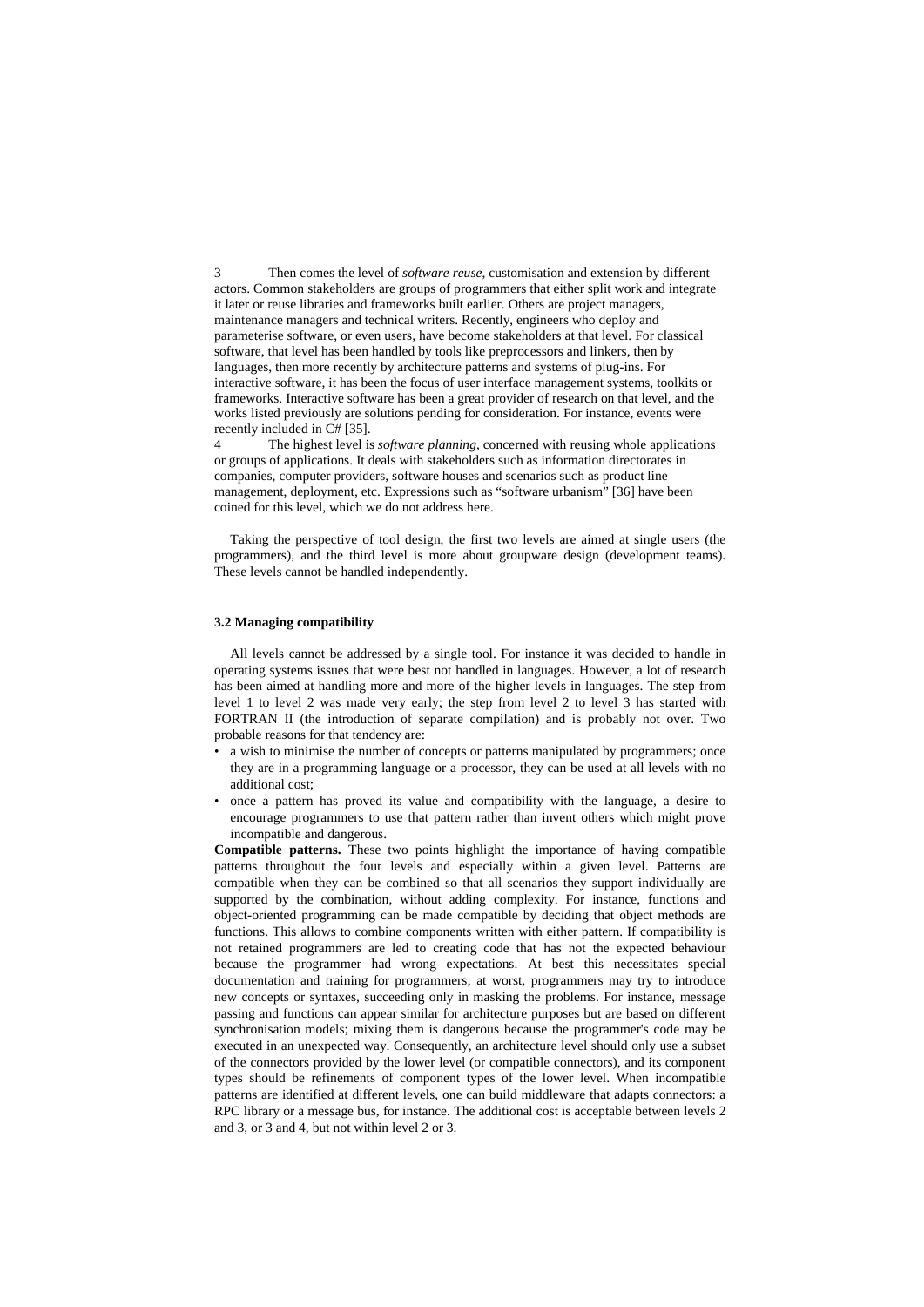Pattern lifecycle. Another consequence of the two points above is the lifecycle of architecture patterns that they describe. Solutions are first proposed to programmers in tools that act as additions or modifications ("patches") to the underlying language. When an addition or modification proves safe and beneficial to a large audience, it ends up being part of a new language. Most user interface toolkits or frameworks provide both additions and modifications. The additions are interactive objects and algorithms: graphics, interaction management, gesture recognition, etc. The modifications are new level 3 or even level 2 architecture patterns: data-flow, scene graph, continuations, etc. The same holds for operating systems. Consider for instance the select call of Unix or the message queues of Windows: they provide mechanisms that are not native to the  $C$  (resp.  $C_{++}$ ) language and that allow asynchronous communication.

In the above lifecycle, additions usually stay out of the language. As for modifications, three states are possible:

compatible modifications waiting for inclusion in a language, if someone can devise a clever way of including them;

modifications that have been identified as incompatible and either force the use of a middleware layer or limit the usefulness of the toolkit.

modifications that have not been identified as incompatible, and make the toolkit difficult or even dangerous to use.

**Compatibility as a goal.** Ideally of course, one would be able to design compatible architecture patterns that answer all known software engineering scenarios of a given domain, and thus ultimately build a language that supports that domain. That language would offer a component model and a linking mechanism that would hold at all levels and allow to build "fractal" software where the architecture patterns would be the same at all levels of hierarchy of the software. That would, among other things, make middleware useless. That would also allow the implementation of multilanguage solutions at level 3, such as Microsoft's .Net which allows the use of different languages for addressing different application parts. But it seems that the current situation today is that most proposed solutions for interactive systems are in the second or third state above. As stated before, this makes programming interactive systems more difficult and error-prone than necessary. This also has dire consequences on project management and user interface quality, encouraging to develop user interfaces at the end of projects when constraining architectures are already in place.

An exception to this situation would be the Smalltalk environment, which was explicitely designed along the lines of architecture consistency: "Smalltalk's design — and existence is due to the insight that everything we can describe can be represented by the recursive composition of a single kind of behavioral building block (...)" [37] Even then, the limited industrial success of Smalltalk suggests that some key scenarios where not taken into account, the foremost being probably the interconnection with non-interactive software. C++ took the opposite stance, making it harder to develop interactive software. That shows how much understanding the possible architecture mismatches is important.

## **4 Understanding mismatches**

We now propose a few reasons why architecture patterns proposed at level 3 for interactive software display incompatibilities with those offered by most programming languages. Most reasons listed below stem from the same cause: interactive software involves new stakeholders and generates new engineering scenarios. If we except project managers, maintenance managers or technical writers, most scenarios described earlier in this article involved programmers who build their own programs by including components written by others, or insert their components into existing computation engines. User interface design and development multiplies the roles: it introduces interaction designers, graphical designers,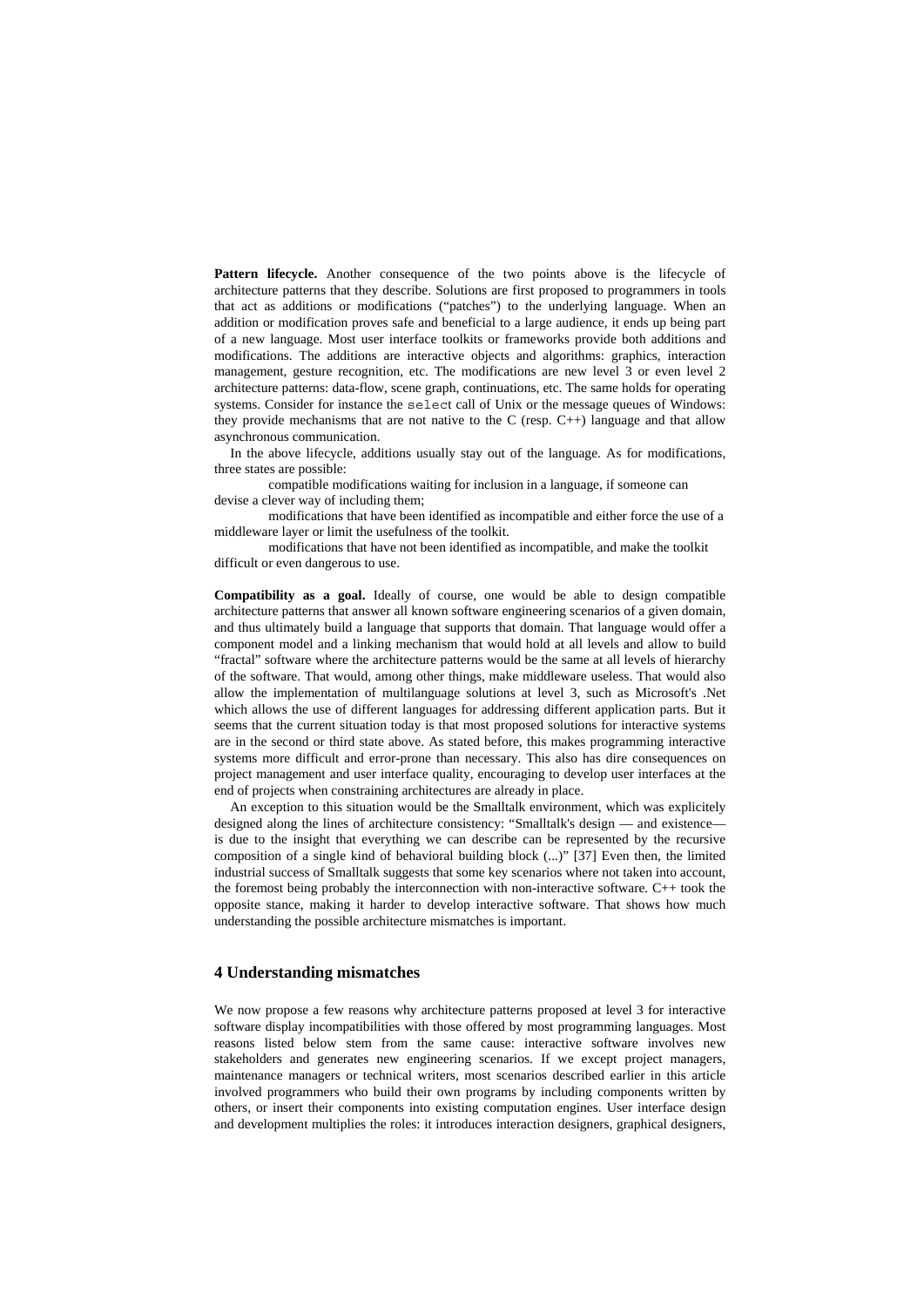developers of low fidelity prototypes, developer of the final application, framework developer, developers of device drivers, interactive component developers, users setting parameters of their application, etc. All these stakeholders have different backgrounds and use different tools, and they generate complex development scenarios. The complexity is similar to that of very large systems, even though a single program is produced. This partly comes from a new step of software engineering: it focused on programmers, then on software engineering groups, and now needs to focus on multidisciplinary software engineering groups [38].

#### **4.1 New reuse patterns**

Software reuse defines a partial order relation between components: to reuse a component, a programmer must know how to address it, and uses that in the newly written component. This relation fostered many constructs in programming languages: names given to functions or variables, typing, encapsulation to hide details, name rewrite to provide growing levels of abstraction, etc. This binary relation is well adapted to scenarios where programmers add layers upon layers of code. It is not to scenarios involving other types of stakeholders, because in that case there are more than one reuse relations. That challenges many mechanisms, starting with encapsulation:

an interface designer or a user who changes a font in an application accesses a property name defined by the programmer of a text field; that name is not accessible to other programmers; consequently, components should have several interfaces depending on the type of stakeholders: developers of new interaction modalities, interactive component developers, application programmers, graphical designers, users;

even among programmers, the order relation may vary; for established concepts, the language and its core library reuse and encapsulate the operating system (see for instance the standard input in C); but with innovative user interfaces the application programmer is often also a device driver programmer, who for instance configures a wireless remote control to behave as a mouse; this requires framework developers to provide extension mechanisms for all operating systems, and breaks the traditional encapsulation hierarchy;

encapsulation usually supposes that the reused component is complete, whereas interface skinning or the multidisciplinary development of components leads to splitting components in halves that are managed independently: a programmer will develop the behaviour and a graphical designer the looks, for instance. This lessens the added value of class derivation.

#### **4.2 Contra-variance of reuse and control**

One of the most common reuse scenarios in interactive software is that of event sources: picking a target in graphics scenes or interpreting speech is hard enough that one prefers to reuse existing libraries. Reusing these components has led to eventdriven programming and to the progressive replacement of graphical libraries by programming framworks. This reuse pattern is fundamentally different from the historical reuse scenarios. Consider the partial order relation introduced in the previous section (reuse relation) and compare it with another partial order relation: that which relates two components when one transfers control to another one (control relation). In the historical reuse scenarios, the two relations are covariant: the caller knows the callee, because the main program is written after the libraries or at least linked later. With interactive software, the main program is still written last but initiative always comes from external sources: timers, network peers, or input devices. The two relations are thus contra-variant.

This contra-variance has been accounted for in diverse ways: event-driven dialogue, main loops, callbacks, programming frameworks, IoC pattern, are all toolkit-level solutions for supporting it. However, we believe that it should be handled at a more basic level, because it is characterises the most important reuse pattern in interactive software. Apart from their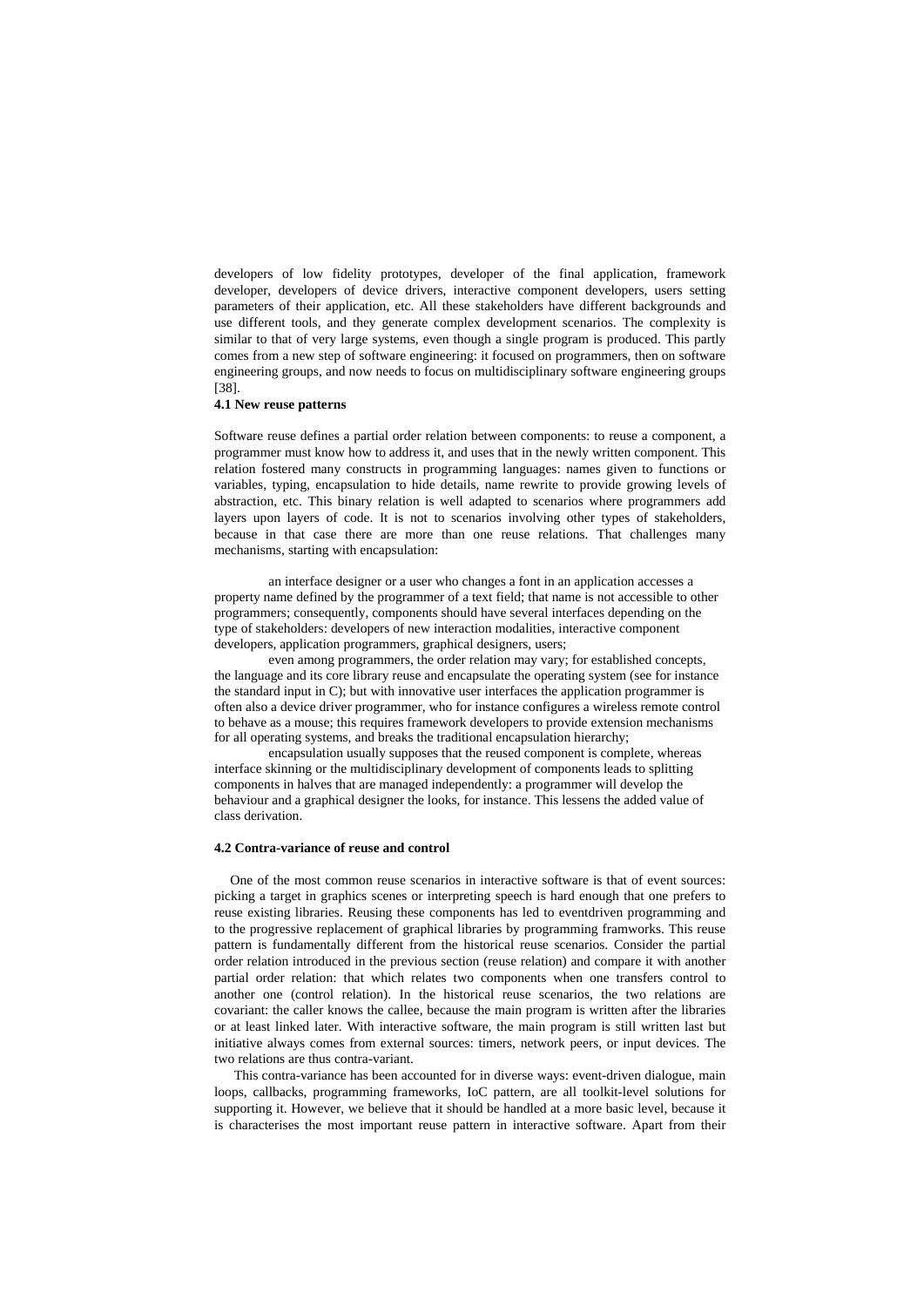initialisation, there are few situations where components are in a "covariant reuse" situation; actually, it is possible to describe fairly rich user interfaces without the concept of function, whereas it is impossible without a solution for the "contra-variant reuse".

Apart from the additional cost and complexity induced by this inversion of priorities between languages and interactive software, it causes several problems:

event emission is a good basis for encapsulating components: a button emits either press or release, a dialogue box with two buttons only emits ok or cancel, and so on; managing it outside of languages deprives programmers from that encapsulation;

there are solutions for providing both dataflow and event emission with a unified model; having function calls as the predominant paradigm in programs makes it difficult to implement, in particular because of diverging semantics as for sequencing;

using the functions paradigm creates a misunderstanding with functional core programmers: it does not help them to detect that user interfaces cannot be programmed as mere function calls, and pushes many teams to restrain to interface components that can be used with the functions paradigm;

and finally it plays a role in the "inversion of calendar" problem that strikes many large projects: when a user interface design is chosen towards the end of a project, managers realise that the architecture chosen years before does not allow it. Indeed, it is logical to choose an architecture early enough: at the beginning, the interface is still in the iterative design phase and there are other developments to start. But with no knowledge of the interaction styles that will be chosen one can only resort to the common denominator, which currently appears to be the function call, whereas the only certain thing is that it will not be the function call. It is therefore necessary to promote a basic pattern that accommodates the contra-variant reuse pattern, and if possible the covariant one for the commodity of functional core development.

## **4.3 Locality of state and computations**

When reading software or locating errors, locality of behaviours is an important feature: having one page per algorithm makes it easier to use a divide-and-conquer approach. Functions are fit for that purpose when programs mostly consist of algorithms: each function implements a computation, which in addition makes computations reusable. However, computations and algorithms play a more minor part in interactive software. Most behaviours consist in managing a state, its modifications upon events, and the associated actions. For instance, leaving the graphical objects aside, a visual button is essentially made of a state (disabled, idle, pushed, etc) and ways of changing it. In computation-oriented programs functions are essential and data can be hidden in the call stack, and that led to functional programming. With interaction, state is essential in behaviours and the locality principle would require that all code that changes it is grouped. That pushed researchers to propose programming patterns based on finite state machines, Statecharts or Petri nets, but:

when using a computation-oriented language, the transitions are implemented as functions or methods and the principle of locality is not met;

functions and transitions are not as easy to match as functions and methods: all uses of function arguments do not easily transpose to transitions, and the expected sequencing properties are not always the same;

in the same way as functions can be combined in complex ways, many development scenarios involve the combination of several behaviours; for instance, a blinking icon has two orthogonal behaviours: the blinking, and the ability to be dragged across the screen; state management should allow to separate and combine states at will, just like for functions:

states and behaviours are an important part of reuse scenarios and thus should be part of the reuse patterns: with interactive systems, programmers do not reuse components by adding functions to them; they add event reactions or animations as much as they would change the graphical looks;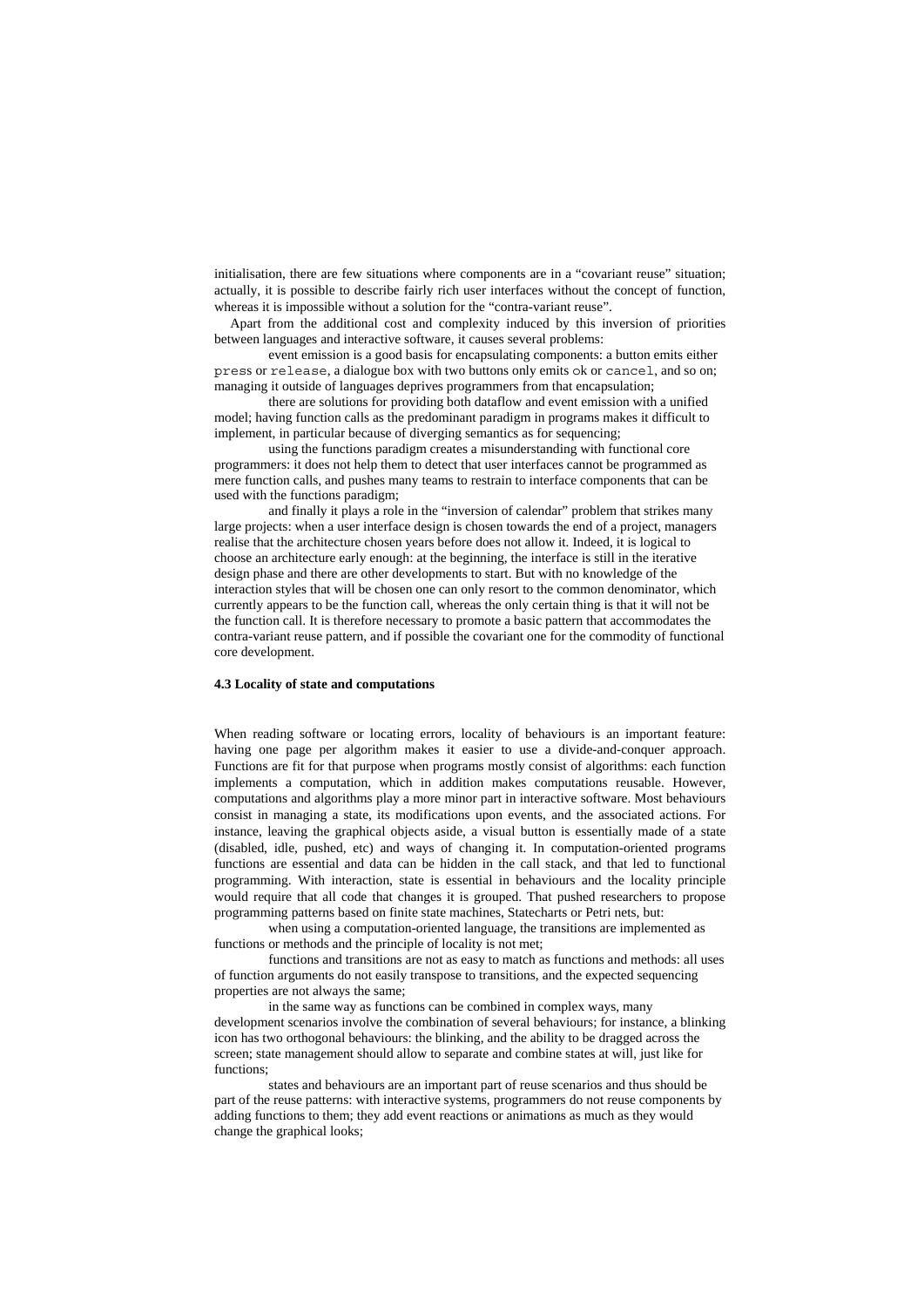in addition to be combined or reused, behaviours sometimes need to be structured hierarchically: levels in a game or steps in a wizard are high level states that influence lower level behaviours such as the speed of targets or the enabling/disabling of buttons; hierarchical state machines are a local solution that mixes badly with the software reuse scenarios;

finally, not all behaviours have the same focus on state transitions; some, often represented by dataflows, are made of successive computations that alter quantitative states. Animation, for example, relies on combining algorithms to compute the positions of graphical objects. This creates a continuum between computations, dataflows, and state-transitions that would require a uniform organisation pattern.

## **4.4 Architecture-related concurrency**

Interactive systems require concurrency in few situations only. When reading large documents, the user should be able to interact with the system even when the program is busy loading the file. For most other situations, one only needs to rely on the interleaving of external events which all occur asynchronously. However, software engineering scenarios and architecture induce some form of concurrency that needs to be handled properly.

Consider a program that emits events when the user clicks on an icon. Classical interactive software engineering scenarios lead to providing that component in a library, so that programmers can reuse it and bind their code to events it emits. It may happen that several components are connected to this event source. For instance, an application programmer can bind both the modification of a text field and the opening of a dialogue box, both obtained from two widget programmers. Suppose the box emits a sound then an animated feedback when opening, and the text changes with an animation. Then for all purposes, these two widget programmers are in a concurrent situation: neither knows about the actions coded by the other, and nevertheless the application programmer may want to ensure a sequencing order: sound first then animations, for instance. That requires that the programming environment allows to express sequencing constraints on the actions triggered by events. This requirement is rarely fulfilled, and many commercial programs exhibit strange behaviours with that regard.

As usual, one may be tempted to handle this requirement with the concepts or the syntax of the underlying language. For instance, the author used an animation library that encapsulated sequencing in a functional programming style. It was very elegant to use, except that it had to be implemented through nested event loops, and when sequencing more than two animations, the first animation might get stuck and the program continued its execution with two nested mainloops. Trying to hide the concurrency only made it bite programmers later. The safe solution is to use a concurrent language or a system of threads and semaphores, which forces user interface programmers to absorb complex concepts and does not make it easy to explicit sequencing properties of their code.

#### **4.5 Multiple hierarchies**

Programming languages manage two hierarchies in programs. First, they give an important role to the lexical hierarchy of code to manage components. Most names are visible only within a given lexical scope, which plays an important role in defining reusable functions and components. Languages like C++ associate the lifecycle of objects to their lexical scope. Some languages, like Occam, even use lexical scopes to define the concurrent or sequential execution of instructions. Second, most languages introduce a hierarchy or types or classes that is often used to represent a hierarchy of domain concepts. Interactive systems require that other hierarchies are managed by the language or toolkit, and can rely very little on syntax. When a component is made of sub-components, these can: • -be created in a given lexical scope and use the names defined in that scope; • -be derived from another type of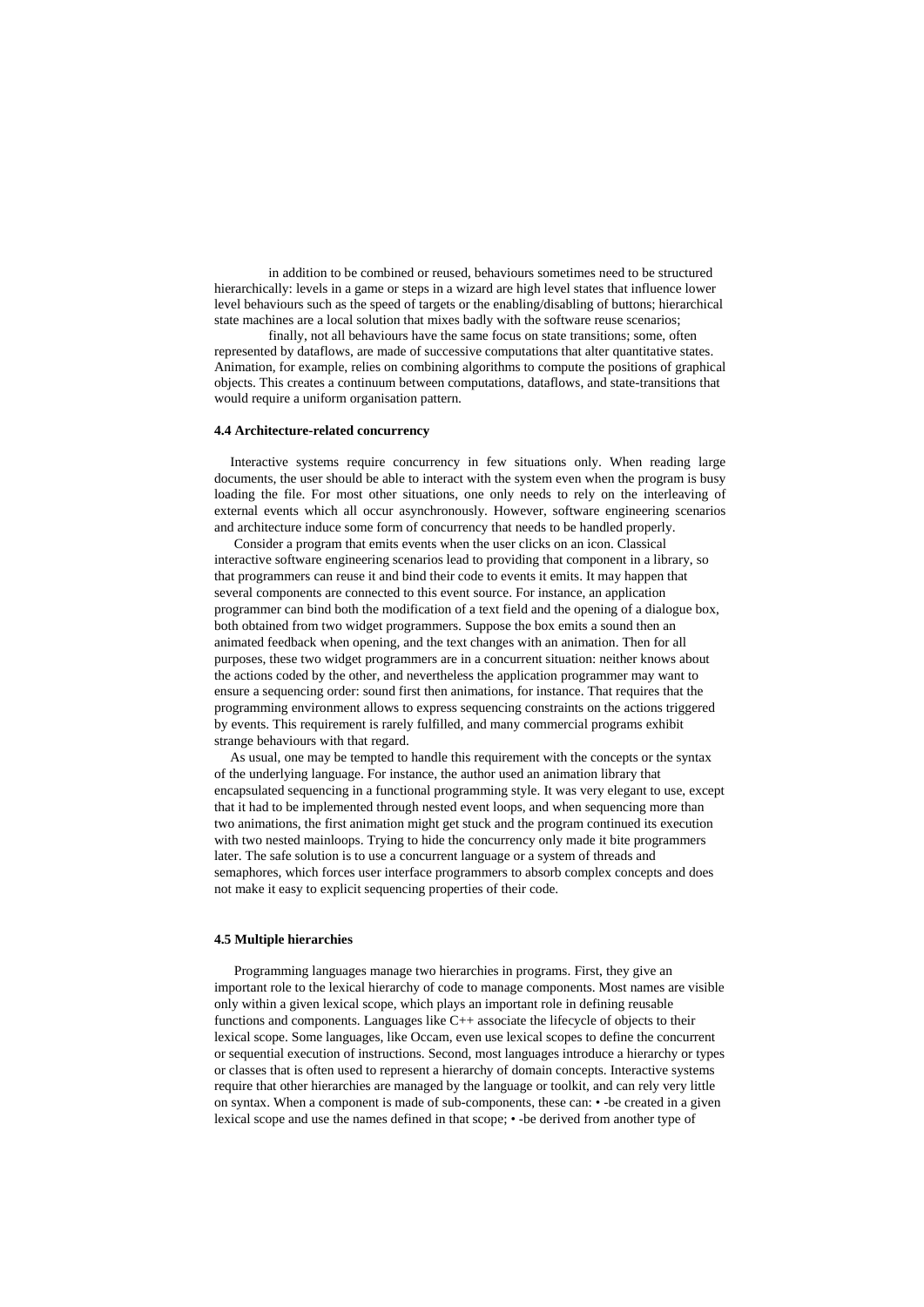components, using the class hierarchy proposed by object-oriented languages;

- -belong to a given modality (graphics, speech, etc) and occupy a certain position in a modality-specific hierarchy (scene graph or widget containment for instance); that is the hierarchy seen by the specialist of that modality;
- -influence the execution of their parent and sibling components, for instance because their sizes is used by the layout algorithm, because their current state influences the behaviour of another component, or because their mere presence changes the nature of the user interface: consider for instance a graphics layer that removes all colours from the interface whenever a modal dialogue box is displayed. There are multiple independent behaviour hierarchies, relatively independent from each other. For all these hierarchies, it is tempting for programmers either to map them to the

existing hierarchies in languages, or to build one's own set of graphs. The first option often yields conflicts. For instance, it is tempting to use a class hiearchy to represent the nature of components: a hierarchy of graphical object classes, a hierarchy of speech object classes, etc. This potentially leads to very complex class hierarchies when containers are present: can graphical groups contain speech objects? can windows contain animation trajectories? The latter option creates less complexity but forces programmers to build their own hierarchy management system, which cannot benefit from services provided by the language for its own hierarchies, such as renaming and encapsulation.

Furthermore, language hierarchies are limited to the scope of programs. They do not scale up to applications built as several programs. To do so, one needs to use middleware such as Corba, which provides a multi-program class hierarchy but at a very high cost. Ideally, a language should provide a hierarchy management that supports the hierarchies found in interactive systems, and valid at all levels of granularity, thus enabling to handle programs like components.

## **5. Related work and research agenda**

This is not, by far, the first attempt at analysing the nature of programming languages and their issues. To begin with, all language designers appear to have carried out a critical analysis of existing languages. As already discussed in this paper, most did it with programmers in mind. Examples include Backus on functional programming [20], Kay on Smalltalk [37] or Stroustrup on C++ [19]. Prominent software engineering essayists often carry out the same type of analysis, based on their experience of industrial development; see Graham for a recent example [39]. Some researchers have tackled the issue of dealing with more complex software engineering scenarios. Aspect programming [40] and the meta-object protocol [41] are examples of that approach. Software architecture specialists have identified the problem of architecture mismatch [14] and analysed their causes and consequences, at a generic level. Several researchers from the interactive software community worked on resolving some mismatches posed by interactive software. For instance, Prospero is aimed at solving issues between different levels of tools in CSCW software development [42]. Wegner even goes further and challenges the very fact that algorithms should be central in programming, proposing interaction as the key construction [43].

Our approach focuses on architecture and relies on the conviction that user interface development brings both problems and techniques for addressing them. A first list of problems has been presented in this article. The techniques are those of user interface design: requirements engineering and design techniques for usercentred design. We are convinced that an explicit use of these techniques, often used implicitly by language designers, can help understand the needs of interactive software stakeholders, the solutions proposed, and how to match them. Our experience with the user-centred design of the graphics module of a user interface environment [38] strengthens that conviction. We therefore propose a research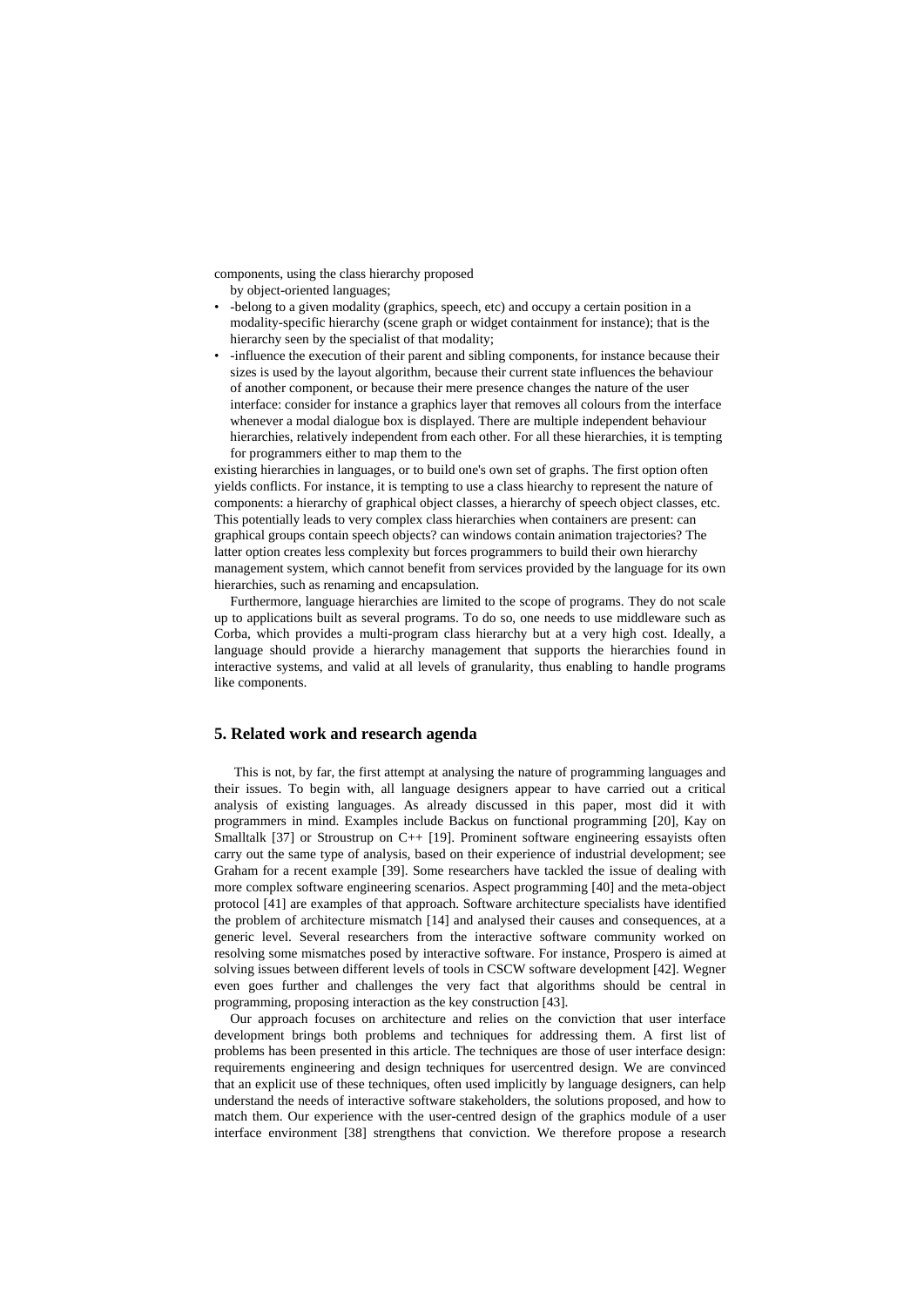agenda that could help understand to what extent solutions currently proposed by programming languages can be used for or adapted to the efficient development of interactive systems, or how they could be modified to support the expected development scenarios without forfeiting their other qualities. This agenda includes:

reviews of the software engineering and programming language literature to identify all stakeholders and scenarios taken into account in these domains;

identification of stakeholders and scenarios with modern and/or future interactive software;

measurements of how these scenarios are handled in current software;

identification and classification of requirements and properties expected from interactive software development tools and languages;

deconstruction of programming languages and theories to identify the supported architecture patterns and the underlying scenarios;

identification of the patterns in traditional or alternative languages that support the desired scenarios, and those that potentially conflict with them; this may lead us to discover that some works in interactive software architecture have exact equivalent in programming language research;

research of compatible patterns that support the scenarios from interactive software; in other words, re-application of the working methods of the language and software engineering communities once the deconstruction has been performed, including formal methods;

construction of a set of basic instructions and patterns adapted to interactive software, so as to build the equivalent of Microsoft .Net for developing interactive software with languages adapted to each part (graphical interface, functional core, speech interface, dialogue, etc).

## **Conclusion**

In this paper, we have proposed to analyse programming languages and interactive software in terms of software architecture and in terms of stakeholders and scenarios supported by architectures. We have suggested that software architecture is present at several levels of granularity, the finest grain being handled by programming languages. We have described user interface toolkits as providing modifications to the architectures proposed by languages. We have listed several issues where languages and interactive software bring conflicting patterns, causing complexity that must be managed by programmers and that impedes innovation in user interaction. Finally, we have proposed a research agenda based on the identification of stakeholders, scenarios and architecture patterns that involves the application of language design techniques to interactive software tools or even interactive software languages. User interface design teaches us that humans are able to adapt to various designs, sometimes accepting systems that make them relatively inefficient. How much of this coadaptation is at work when we build user interface tools based on languages? So far, the user interface community has mostly focused on "getting the job done with the tools provided", that is producing the expected user interfaces and taking the rest of software tools as immutable. Maybe we need some usability experts for ourselves!

**Acknowledgements.** This article finds its roots in a long conversation with M. Beaudouin-Lafon in Palos Verdes, CA in 1994. Some ideas came from there or my later work with P. Palanque and J. Accot at CENA. The rest came from an extreme experience at IntuiLab in 2002-2004: trying to apply to ourselves participatory design as taught by W. Mackay in the design of IntuiKit. Finally, marketing work with D. Figarol helped me articulate the arguments. S. Conversy, P. Dragicevic and M. Beaudouin-Lafon helped to improve the paper.

## **References**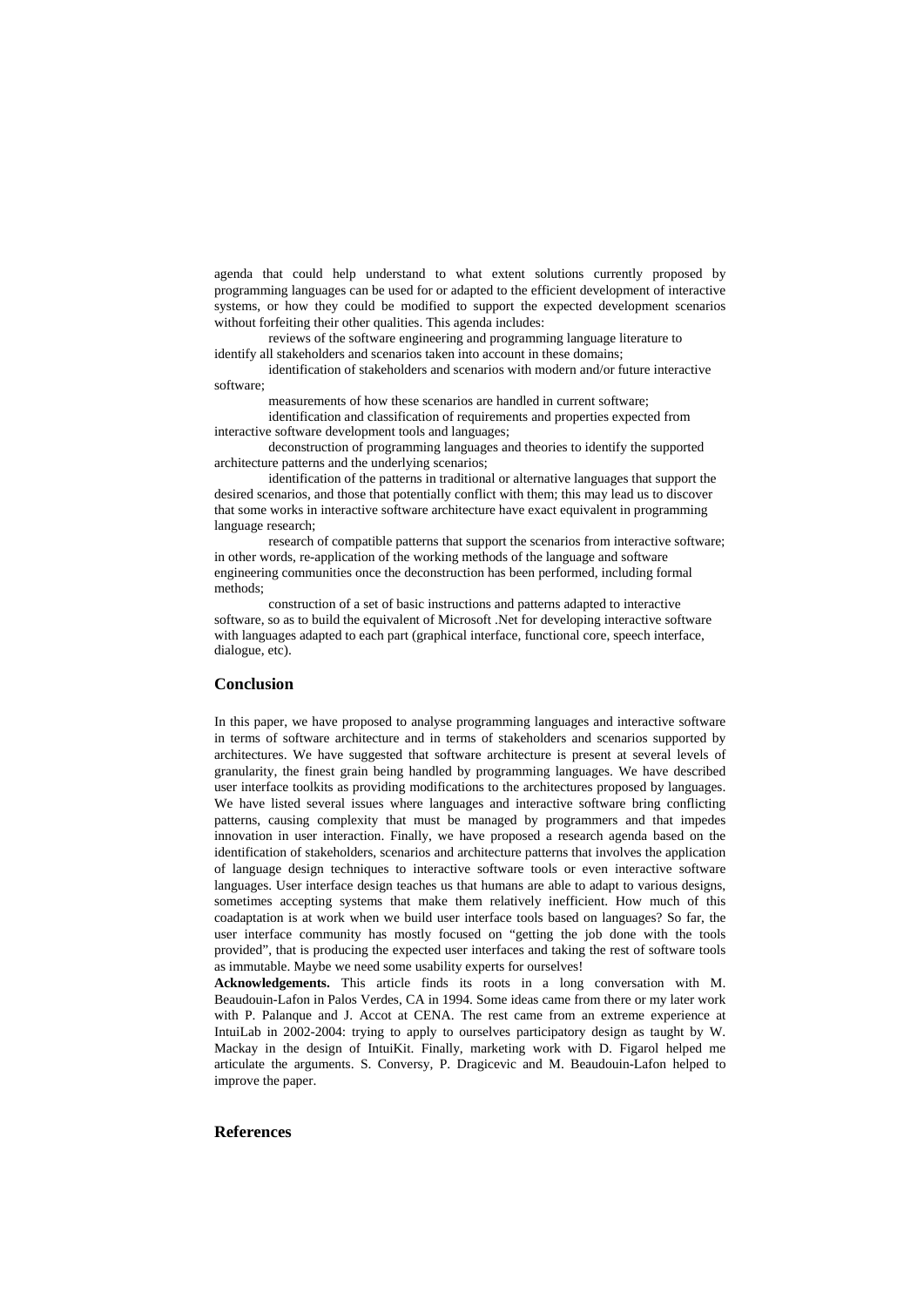1 Wirth, N.: Data structures + algorithms = programs. Prentice Hall (1975)

2 Kruchten, P., Sotirovski, D.: Implementing dialogue independence. IEEE Software **12**(6) (1995) 61—70

3 Kruchten, P.: The Rational Unified Process — an Introduction.

Addison-Wesley-Longman (1999)

4 Linton, M.A., Vlissides, J.M.: The design and implementation of InterViews. In: Proceedings of the USENIX C++ Workshop. (1987)

5 Weinand, A., Gamma, E., Marty, R.: ET++ -an object-oriented application framework in C++. In: OOPSLA'88 Proceedings. (1988)

6 Gamma, E., Helm, R., Johnson, R., Vlissides, J.: Design Patterns: Elements of Reusable Object-Oriented Software. Addison-Wesley (1995)

Bass, L., Coutaz, J.: Developing software for the user interface. The SEI Series in Software Engineering. Addison Wesley (1991)

8 Bass, L., Clements, P., Kazman, R.: Software architecture in practice. Addison-Wesley (1998)

9 Krasner, G., Pope, S.: A cookbook for using the Model-View-Controller user interface paradigm in Smalltalk-80. Journal of Object-oriented programming **1**(3) (1988) 26—49

10 Barrett, R., Delany, S.J.: OpenMVC: a non-proprietary component-based framework for web applications. In: Proceedings of the 13th international WWW conference (2004)

11 Chatty, S., Sire, S., Lemort, A.: Vers des outils pour les équipes de conception d'interfaces post-WIMP. In: Actes d'IHM'04, ACM Press (2004) 45—52

12 Nuseibeh, B., Easterbrook, S.: Requirements engineering: a roadmap. In: ICSE'00: Proceedings of the Conference on The Future of Software Engineering, ACM Press (2000) 35—46

13 Muller, M.J., Kuhn, S.: Participatory design. Commun. ACM **36**(6) (1993) 24—28 14 Garlan, D., Allen, R., Ockerbloom, J.: Architectural mismatch: Why reuse is so hard. IEEE Software **12**(6) (1995) 17—26

15 Garlan, D., Shaw, M.: An introduction to software architecture. In Ambriola, V., Tortora, G., eds.: Advances in Software Engineering and Knowledge Engineering. Volume~2 of Series on Software Engineering and Knowledge Engineering. World Scientific Publishing Company (1993) 1—39

16 Kazman, R., Abowd, G., Bass, L., Clements, P.: Scenario-based analysis of software architecture. IEEE Software **13**(6) (1996) 47—55

17 Byron King, countess of Lovelace, A.A.: Notes by the translator of the Sketch of the Analytical Engine invented by Charles Babbage, by L.F. Menabrea. Scientific Memoirs **3**(1843) 666—731

18 Turing, A.M.: Proposals for the development in the mathematics division of an

Automatic Computing Engine (ACE). Technical Report E882, Executive Committee, NPL (1946) 19 Stroustrup, B.: The Design and Evolution of C++. Addison-Wesley (1994)

20 Backus, J.: Can programming be liberated from the von Neumann style? A functional style and its algebra of programs. Communications of the ACM **21**(8) (1978)

21 Pfaff, G.E., ed.: User Interface Management Systems. Eurographics Seminars.

Springer-Verlag (1985)

22 Bass, L., Pellegrino, R., Reed, S., Seacord, R., Sheppard, R., Szezur, M.R.: The Arch model: Seeheim revisited. CHI'91 User Interface Developers Workshop (1991)

23. Coutaz, J.: PAC, an implementation model for dialog design. In: Proceedings of the Interact'87 Conference, North Holland (1987)

431—436

23 Myers, B.A.: A brief history of human-computer interaction technology. Interactions **5**(2) (1998) 44—54

24 Beaudouin-Lafon, M., Berteaud, Y., Chatty, S.: Creating direct manipulation interfaces with XTV. In: Proceedings of EX'90, London. (1990) 148—155

25 Martin, R.C.: Agile Software Development: Principles, Patterns and Practices. Pearson Education (2002)

26 Goldberg, A.: SMALLTALK-80, the Interactive Programming Environment. Addison-Wesley (1984)

27 Myers, B.A.: Creating user interfaces using programming by example, visual

programming and constraints. ACM Transactions on Programming Languages and Systems **12**(2) (1990) 143—177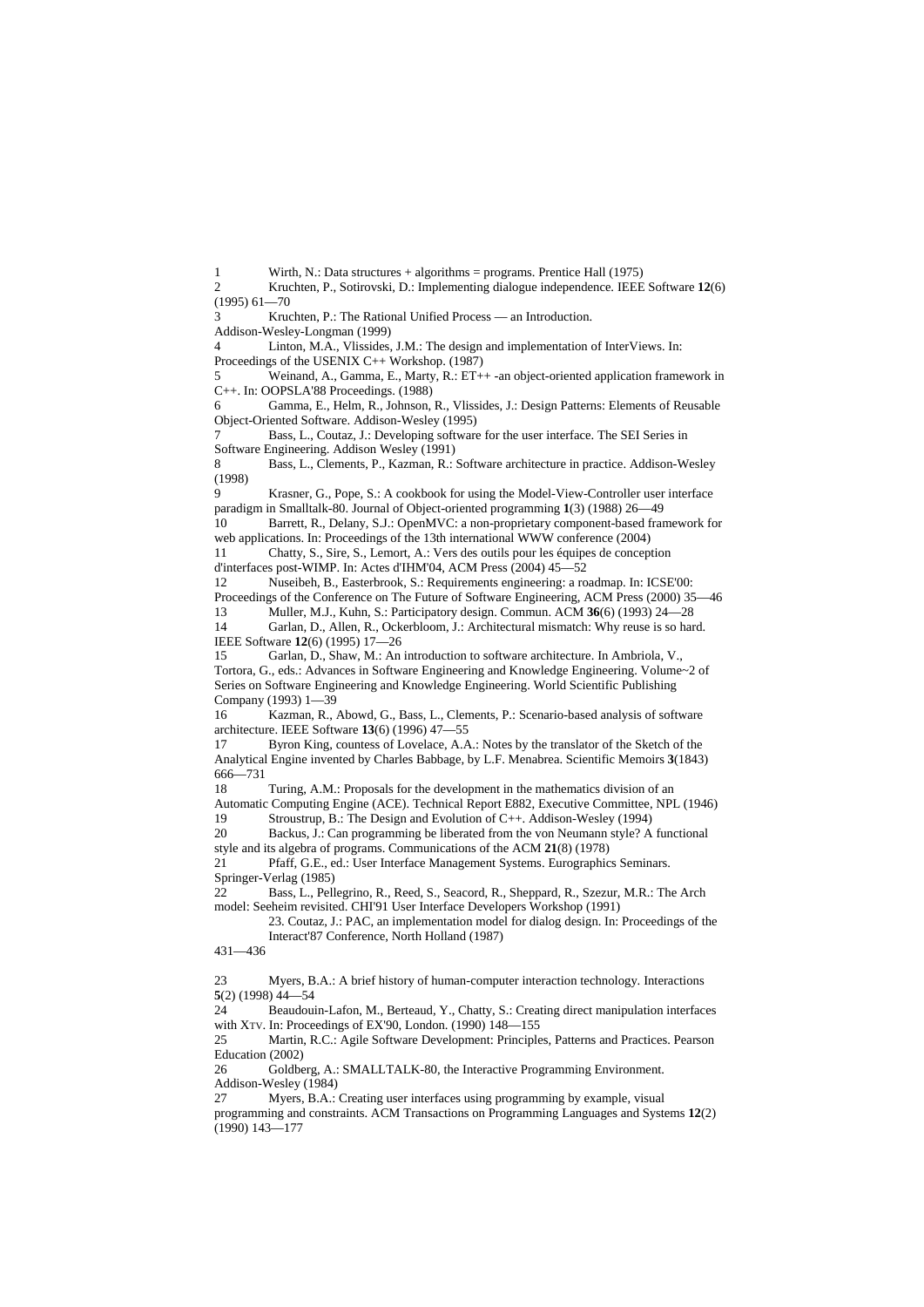29. Chatty, S.: Defining the behaviour of animated interfaces. In: Proceedings of the IFIP WG

2.7 working conference, North-Holland (1992) 95—109

28 Strauss, P.S.: Iris inventor, a 3d graphics toolkit. In: OOPSLA '93: Proceedings of the eighth annual conference on Object-oriented programming systems, languages, and applications, ACM Press (1993) 192—200

29 Palanque, P., Bastide, R.: Petri net based design of user-driven interfaces using the interactive cooperative object formalism. In: Proceedings of the DSV-IS'94 workshop. (1994) 383—401

30 Dannenberg, R.B.: Arctic: A functional language for real-time control. In: Proceedings of the ACM Conference on Lisp and Functional Languages. (1984) 96—103

31 Clement, D., Incerpi, J.: Programming the behavior of graphical objects using Esterel. In: Proceedings of TAPSOFT'89, LNCS 352, Springer Verlag (1989)

32 Lecolinet, E.: A molecular architecture for creating advanced GUIs. In: Proceedings of the ACM UIST. (2003) 135—144

33 Venners, B., Eckel, B.: The C# design process. a conversation with Anders Hejlsberg. http://www.artima.com/intv/csdes.html (2003)

34 Desreumaux, M., Oudrhiri, R.: Information and software systems: from architecture to urbanism. In: Proceedings of the 1st IFIP Working Conference on Software Architecture, Chapman & Hall (1998)<br>35 Kay

35 Kay, A.C.: The early history of Smalltalk. ACM SIGPLAN (3) (1993) 69—75

36 Chatty, S., Sire, S., Vinot, J., Lecoanet, P., Mertz, C., Lemort, A.: Revisiting visual interface programming: Creating GUI tools for designers and programmers. In: Proceedings of the ACM UIST, Addison-Wesley (2004)

37 Graham, P.: Hackers and Painters: Big Ideas from the Computer Age. O'Reilly Media (2004)

38 Kiczales, G.: Aspect-oriented programming. ACM Computing Surveys **28**(4es) (1996) 39 Kiczales, G., des Rivières, J., Bobrow, D.G.: The art of the meta-object protocol. The

MIT Press (1991)

40 Dourish, P.: Using metalevel techniques in a flexible toolkit for CSCW applications. ACM Transactions on Computer-Human Interaction **5**(2) (1998) 109—155

41 Wegner, P.: Why interaction is more powerful than algorithms. Communications of the ACM **40**(5) (1997)